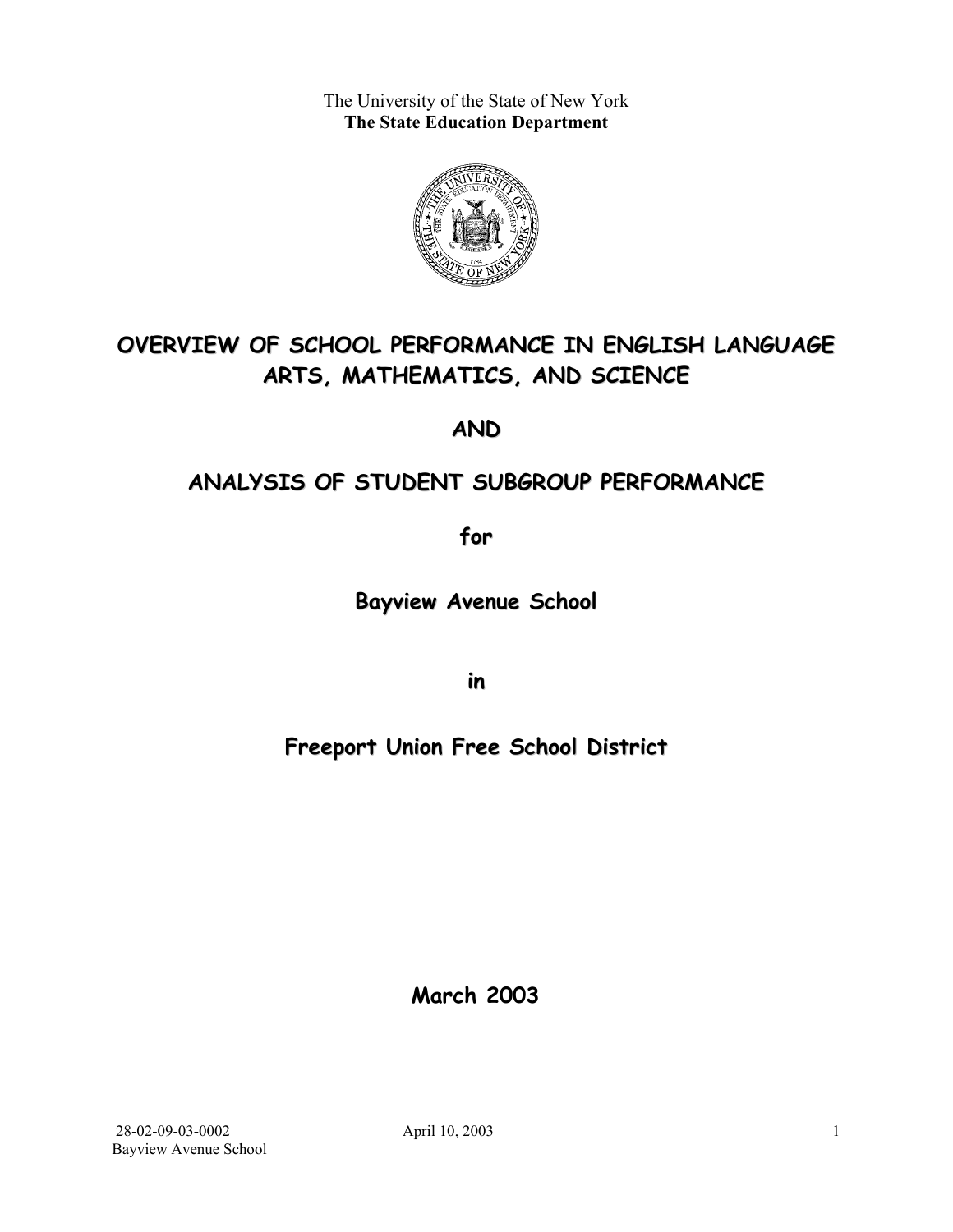#### **THE UNIVERSITY OF THE STATE OF NEW YORK**

#### **Regents of The University**

| Tonawanda      |
|----------------|
| Hollis         |
| Staten Island  |
| New Rochelle   |
| Peru           |
| Huntington     |
| North Syracuse |
| New York       |
| Belle Harbor   |
| Buffalo        |
| Hartsdale      |
| Albany         |
| <b>Bronx</b>   |
| New York       |
| Binghamton     |
| Rochester      |

#### **President of The University and Commissioner of Education**

RICHARD P. MILLS

#### **Chief Operating Officer**

RICHARD H. CATE

**Deputy Commissioner for Elementary, Middle, Secondary and Continuing Education**  JAMES A. KADAMUS

#### **Coordinator, School Operations and Management Services**  CHARLES SZUBERLA

#### **Coordinator, Information and Reporting Services**

MARTHA P. MUSSER

The State Education Department does not discriminate on the basis of age, color, religion, creed, disability, marital status, veteran status, national origin, race, gender, genetic predisposition or carrier status, or sexual orientation in its educational programs, services and activities. Portions of this publication can be made available in a variety of formats, including braille, large print or audio tape, upon request. Inquiries concerning this policy of nondiscrimination should be directed to the Department's Office for Diversity, Ethics, and Access, Room 530, Education Building, Albany, NY 12234. **Requests for additional copies of this publication may be made by contacting the Publications Sales Desk, Room 309, Education Building, Albany, NY 12234.** 

Please address all correspondence about this report that is not related to data corrections to:

*School Report Card Coordinator Information and Reporting Services Team New York State Education Department Room 863 EBA 89 Washington Avenue Albany, NY 12234*  E-mail: *RPTCARD@mail.nysed.gov*

 28-02-09-03-0002 April 10, 2003 Bayview Avenue School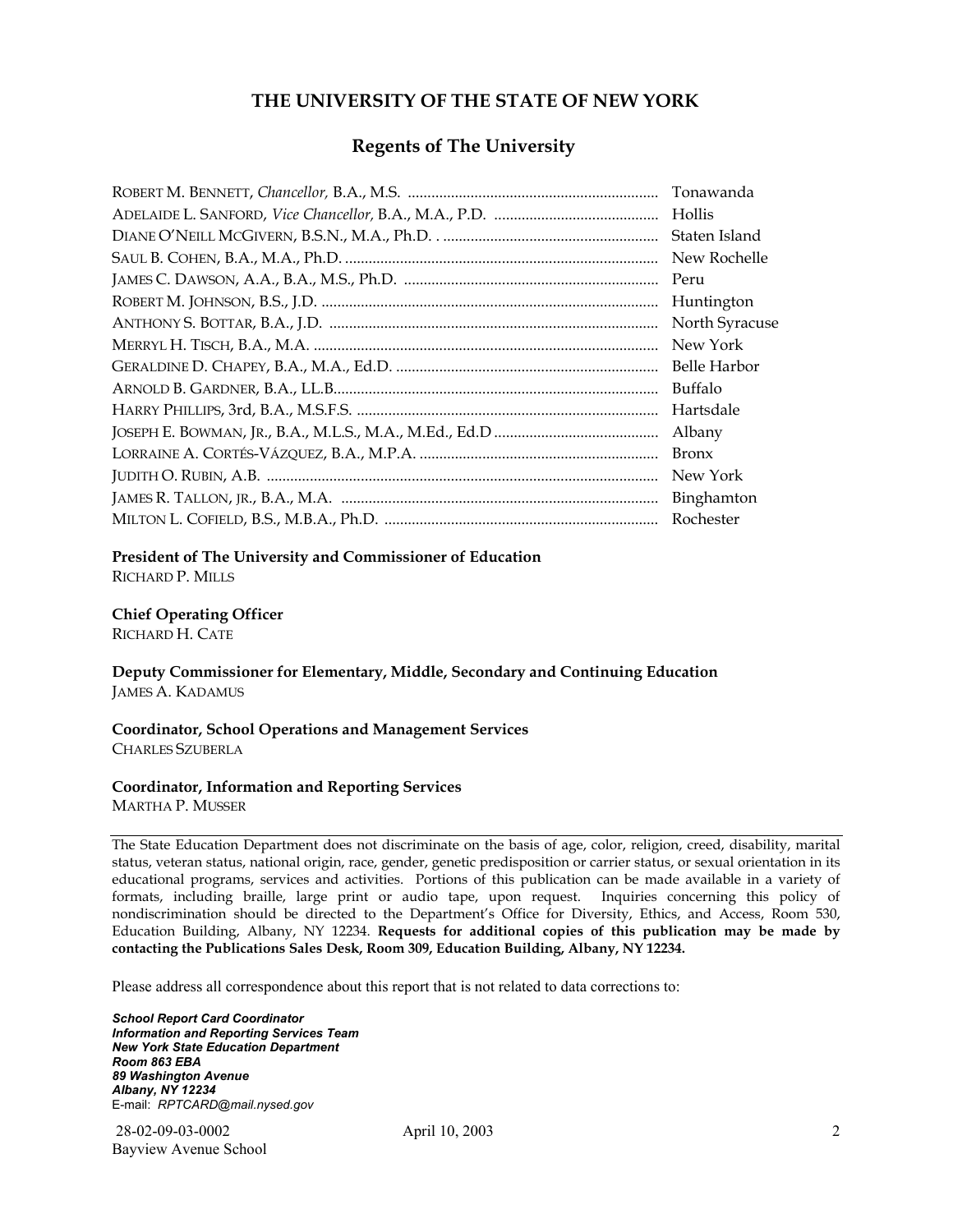The *New York State School Report Card* is an important part of the Board of Regents effort to raise learning standards for all students. It provides information to the public on student performance and other measures of school and district performance. Knowledge gained from the school report card on a school's strengths and weaknesses can be used to improve instruction and services to students.

The *New York State School Report Card* consists of three parts: the *Overview of School Performance in English Language Arts, Mathematics, and Science and Analysis of Student Subgroup Performance,* the *Comprehensive Information Report,* and the *School Accountability Report*. The *Overview and Analysis* presents performance data on measures required by the federal No Child Left Behind Act: English, mathematics, science, and graduation rate. Performance data on other State assessments can be found in the *Comprehensive Information Report*. The *School Accountability Report* provides information as to whether a school is making adequate progress toward enabling all students to achieve proficiency in English and mathematics.

State assessments are designed to help ensure that all students reach high learning standards. They show whether students are getting the foundation knowledge they need to succeed at the elementary, middle, and commencement levels and beyond. The State requires that students who are not making appropriate progress toward the standards receive academic intervention services.

In the *Overview*, performance on the elementary- and middle-level assessments in English language arts and mathematics and on the middle-level science test is reported in terms of mean scores and the percentage of students scoring at each of the four levels. These levels indicate performance on the standards from seriously deficient to advanced proficiency. Performance on the elementary-level science test is reported in terms of mean scores and the percentage of students making appropriate progress. Regents examination scores are reported in four score ranges. Scores of 65 to 100 are passing; scores of 55 to 64 earn credit toward a local diploma (with the approval of the local board of education). Though each elementary- and middle-level assessment is administered to students in a specific grade, secondary-level assessments are taken by students when they complete the coursework for the core curriculum. Therefore, the performance of students at the secondary level is measured for a student cohort rather than a group of students at a particular grade level. Students are grouped in cohorts according to the year in which they first entered grade 9.

The assessment data in the *Overview and Analysis* are for all tested students in the school, including general-education students and students with disabilities. In the *Overview*, each school's performance is compared with that of schools similar in grade level, district resources, and student needs as indicated by income and limited English proficiency (LEP) status. Each district's performance is compared with that of all public schools statewide. In the *Analysis*, performance is disaggregated by race/ethnicity, disability status, gender, LEP status, income level, and migrant status.

Explanations of terms referred to or symbols used in this part of the school report card may be found in the glossary on the last page. Further information on the school report card may be found in the guide, *Understanding Your School Report Card 2003*, available at your school or on the Information and Reporting Services Web site at www.emsc.nysed.gov/irts.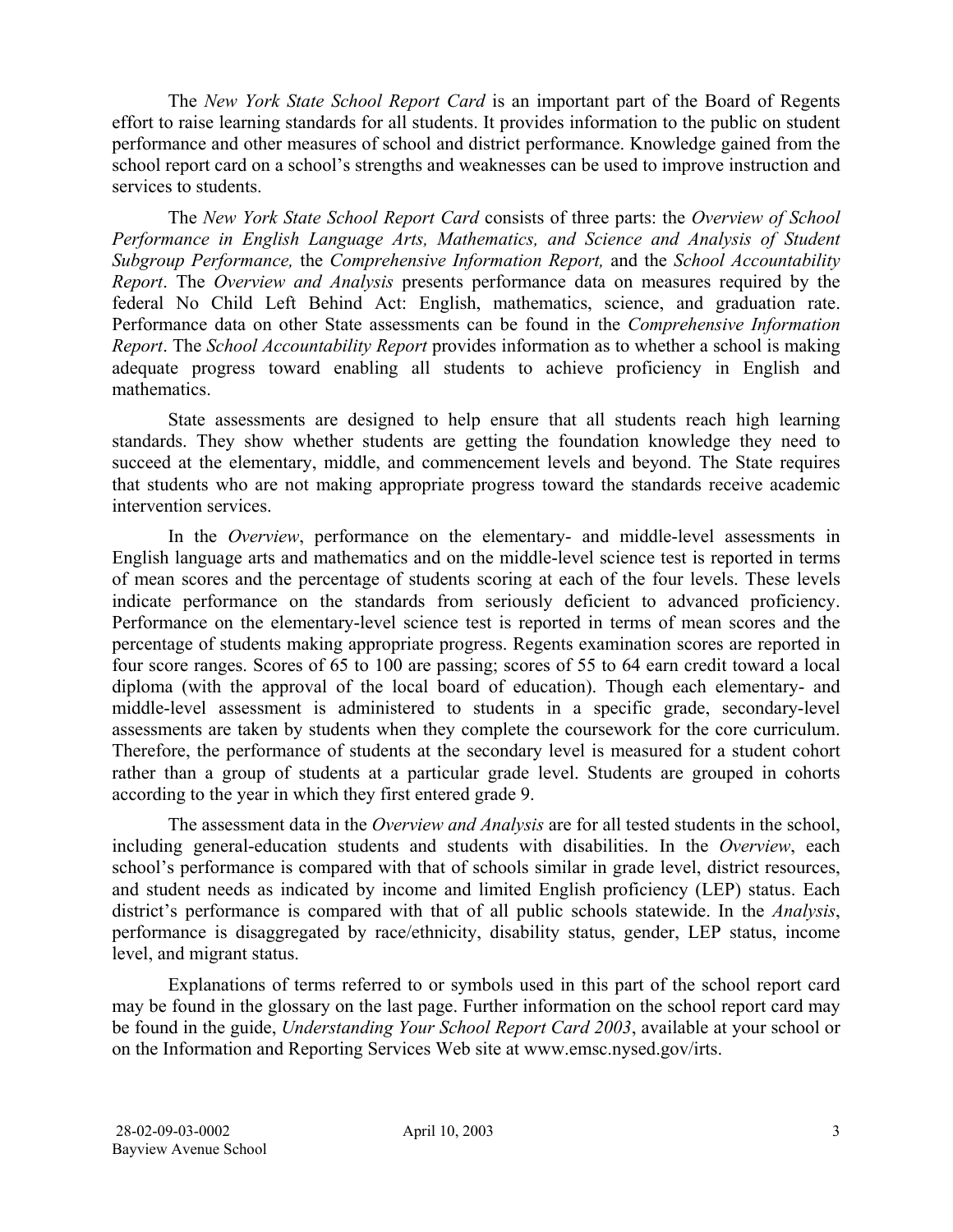# **Overview of School Performance in English Language Arts, Mathematics, and Science**

### **School Profile**

| Principal:                  | Ms. Jelain Hubbard        | (516)867-5255<br>Phone:                              |                                     |  |
|-----------------------------|---------------------------|------------------------------------------------------|-------------------------------------|--|
| Organization<br>$2001 - 02$ |                           | School Staff <sup>1</sup> (both full- and part-time) |                                     |  |
| Grade Range                 | <b>Student Enrollment</b> | Count of Teachers                                    | <b>Count of Other Professionals</b> |  |
| 1-4                         | 611                       | 45                                                   | 5                                   |  |

#### **2000–01 School District-wide Total Expenditure per Pupil | \$12,407**

| <b>Student Demographics</b>                              | 1999-2000 |         | 2000-2001 |         | 2001-2002 |         |
|----------------------------------------------------------|-----------|---------|-----------|---------|-----------|---------|
| <b>Used To Determine Similar</b><br><b>Schools Group</b> | Count     | Percent | Count     | Percent | Count     | Percent |
| Limited English Proficient                               | 150       | 22.1%   | 165       | 25.5%   | 139       | 22.7%   |
| Eligible for Free Lunch                                  | 293       | 43.1%   | 158       | 24.4%   | 273       | 44.7%   |

**Similar Schools Group**  This school is in Similar Schools Group 8. All schools in this group are elementary level schools in urban or suburban school districts with high student needs in relation to district resources. The schools in this group are in the middle range of student needs for elementary level schools in these districts.

### **2001–02 Percentage of Core Classes Taught by Highly Qualified Teachers\***

| <b>Number of Core</b><br><b>Classes</b> | <b>Percent Taught</b><br>by Highly<br>Qualified<br><b>Teachers</b> |
|-----------------------------------------|--------------------------------------------------------------------|
| 61                                      | 100%                                                               |

\*For the 2001–02 school year only, teachers of core classes are considered to be highly qualified if they are certified to teach that subject.

### **2001–02 Percentage of Teachers with No Valid Teaching Certificate\***

| Number of<br><b>Teachers</b> | <b>Percent No</b><br><b>Valid Teaching</b><br><b>Certificate</b> |
|------------------------------|------------------------------------------------------------------|
| 15                           | በ%                                                               |

\*This count includes teachers with temporary licenses who do not have a valid permanent or provisional teaching certificate.

 $\overline{a}$ 

 $1$  District-employed staff who serve in more than one school are not included in these counts.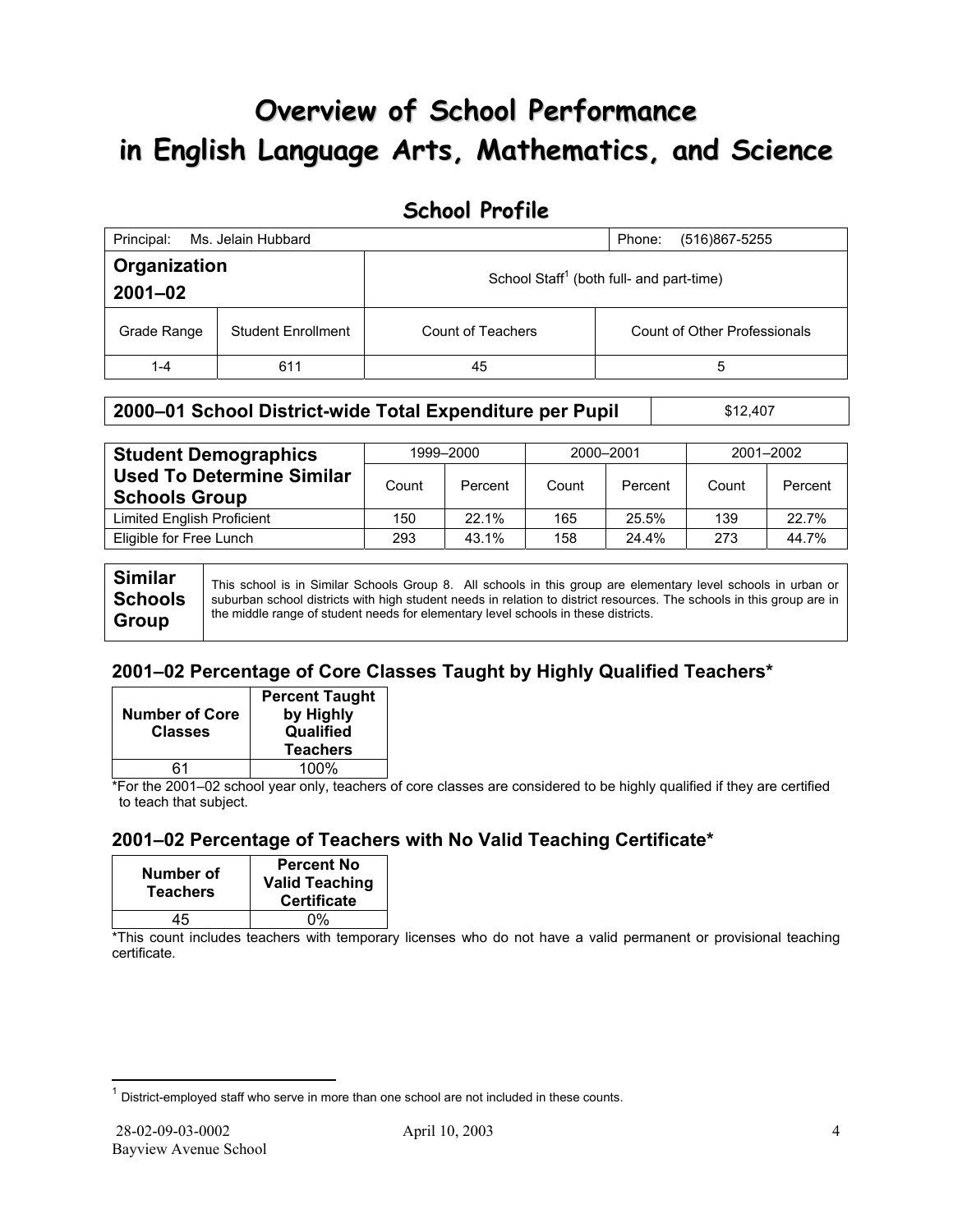English Language Arts



| <b>Counts of Students Tested</b>     |                    |                    |                    |                    |              |            |
|--------------------------------------|--------------------|--------------------|--------------------|--------------------|--------------|------------|
| Performance at<br><b>This School</b> | Level 1<br>455-602 | Level 2<br>603-644 | Level 3<br>645-691 | Level 4<br>692-800 | <b>Total</b> | Mean Score |
| <b>Jan-Feb 2000</b>                  | 12                 | 47                 | 53                 | 12                 | 124          | 648        |
| <b>Jan-Feb 2001</b>                  | 13                 | 30                 | 67                 | 30                 | 140          | 659        |
| Jan-Feb 2002                         |                    | 44                 | 51                 | 28                 | 131          | 661        |

|         | Elementary-Level English Language Arts Levels - Listening, Reading, and Writing Standards                 |  |  |  |  |  |  |
|---------|-----------------------------------------------------------------------------------------------------------|--|--|--|--|--|--|
| Level 4 | These students exceed the standards and are moving toward high performance on the Regents examination.    |  |  |  |  |  |  |
| Level 3 | These students meet the standards and, with continued steady growth, should pass the Regents examination. |  |  |  |  |  |  |
| Level 2 | These students need extra help to meet the standards and pass the Regents examination.                    |  |  |  |  |  |  |
| Level 1 | These students have serious academic deficiencies.                                                        |  |  |  |  |  |  |

### **Performance of Limited English Proficient (LEP) Students**

| Grade 4 | <b>English Proficiency Below Effective Participation Level</b> | <b>Making Appropriate Progress</b> |
|---------|----------------------------------------------------------------|------------------------------------|
| 2002    | ںے                                                             |                                    |

### **Performance of Elementary-Level Students with Severe Disabilities on the New York State Alternate Assessment (NYSAA) in English**

| Number<br>Tested |  | <b>AA-Level 1</b> | AA-Level 2 | AA-Level 3 | AA-Level 4 |
|------------------|--|-------------------|------------|------------|------------|
| $2001 - 02$      |  |                   |            |            |            |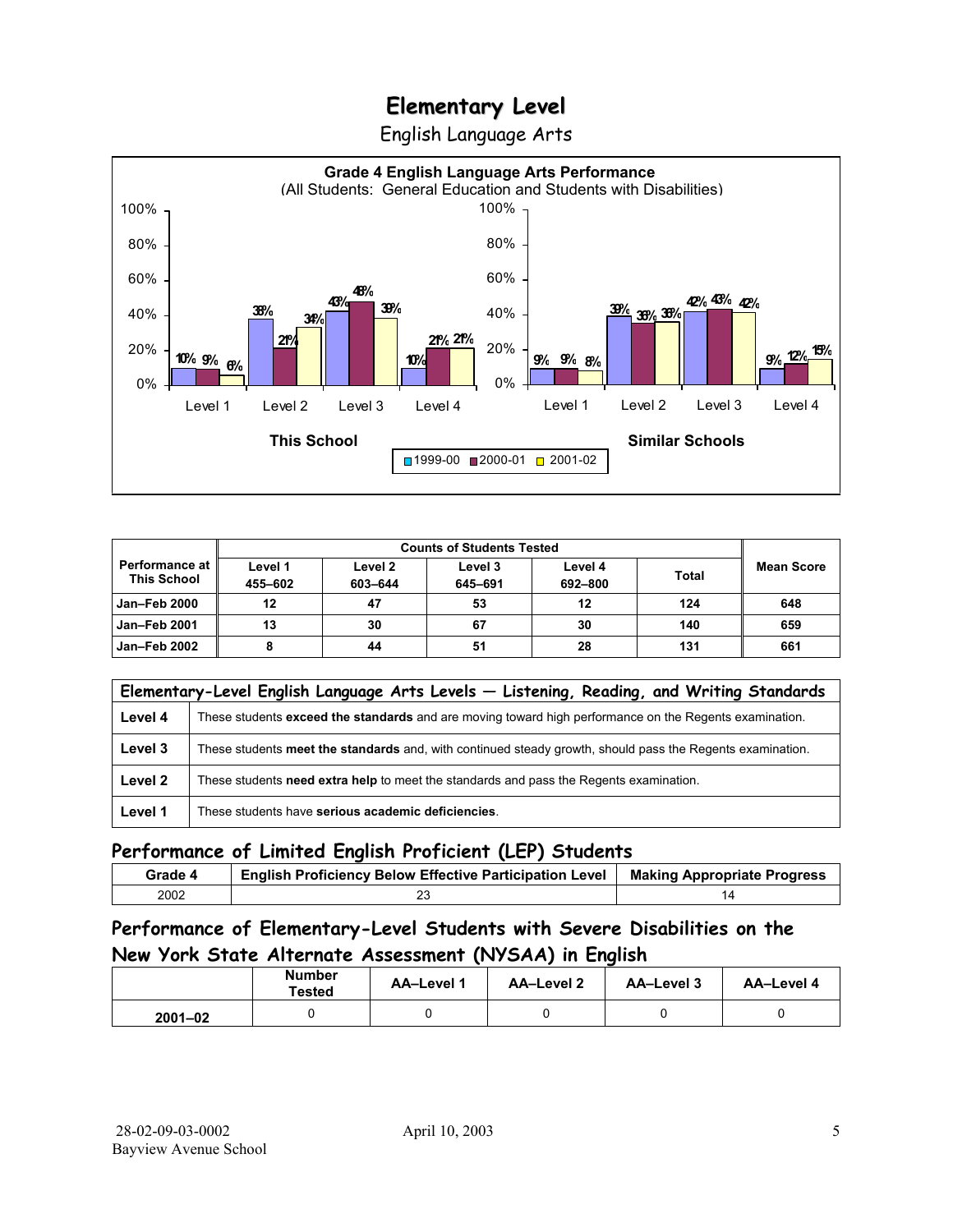#### Mathematics



| <b>Counts of Students Tested</b>            |                    |                    |                    |                    |              |                   |
|---------------------------------------------|--------------------|--------------------|--------------------|--------------------|--------------|-------------------|
| <b>Performance at</b><br><b>This School</b> | Level 1<br>448-601 | Level 2<br>602-636 | Level 3<br>637-677 | Level 4<br>678-810 | <b>Total</b> | <b>Mean Score</b> |
| <b>May 2000</b>                             | 20                 | 60                 | 62                 | 17                 | 159          | 638               |
| May 2001                                    |                    | 23                 | 64                 | 66                 | 160          | 671               |
| May 2002                                    | О                  | 24                 | 78                 | 46                 | 154          | 663               |

| Elementary-Level Mathematics Levels -<br>Knowledge, Reasoning, and Problem-Solving Standards |                                                                                                           |  |  |  |  |
|----------------------------------------------------------------------------------------------|-----------------------------------------------------------------------------------------------------------|--|--|--|--|
| Level 4                                                                                      | These students exceed the standards and are moving toward high performance on the Regents examination.    |  |  |  |  |
| Level 3                                                                                      | These students meet the standards and, with continued steady growth, should pass the Regents examination. |  |  |  |  |
| Level 2                                                                                      | These students need extra help to meet the standards and pass the Regents examination.                    |  |  |  |  |
| Level 1                                                                                      | These students have serious academic deficiencies.                                                        |  |  |  |  |

**Performance of Elementary-Level Students with Severe Disabilities on the New York State Alternate Assessment (NYSAA) in Mathematics, Science, and Technology** 

|             | <b>Number</b><br><b>Tested</b> | AA-Level 1 | <b>AA-Level 2</b> | AA-Level 3 | AA-Level 4 |
|-------------|--------------------------------|------------|-------------------|------------|------------|
| $2001 - 02$ |                                |            |                   |            |            |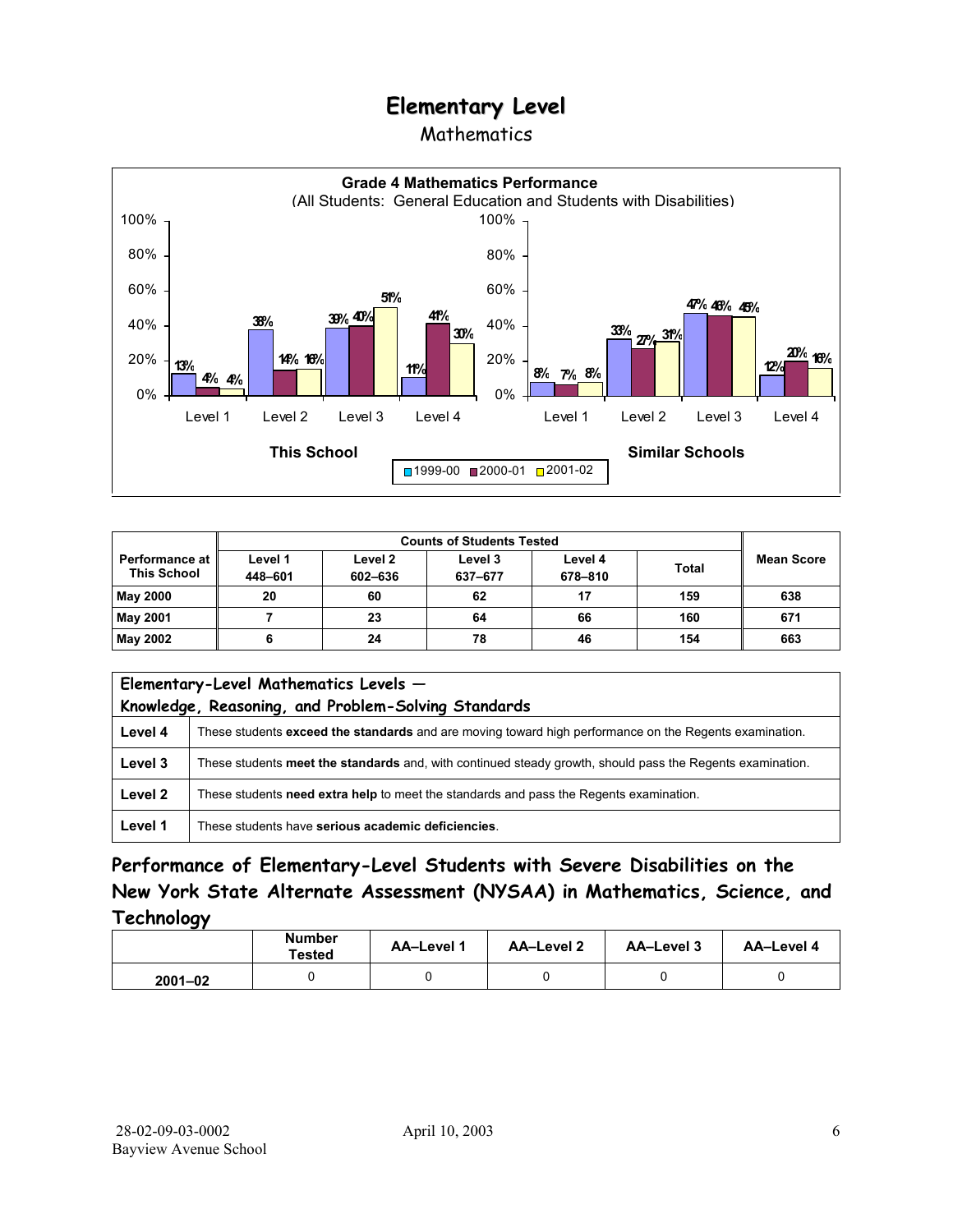Science Multiple-Choice



#### **All Students**

|                 |     | Number Tested   Number Above SDL   Mean Score |    |
|-----------------|-----|-----------------------------------------------|----|
| <b>May 2000</b> | 159 | 99                                            | 31 |
| <b>May 2001</b> | 150 | 111                                           | 34 |
| <b>May 2002</b> | 155 | 113                                           | 33 |

| Grade 4 Science - Knowledge, Reasoning, and Problem-Solving Standards |                                                                                                                                                                                                                                          |  |  |  |  |  |
|-----------------------------------------------------------------------|------------------------------------------------------------------------------------------------------------------------------------------------------------------------------------------------------------------------------------------|--|--|--|--|--|
| <b>Multiple-Choice</b><br><b>Test Component</b>                       | This component contains 45 multiple-choice questions based upon the New York State Elementary<br>Science Syllabus and referenced to the New York State Learning Standards for Mathematics, Science<br>and Technology (Elementary Level). |  |  |  |  |  |
| <b>State Designated</b>                                               | Students who correctly answer fewer than 30 of the 45 questions of the multiple-choice test component                                                                                                                                    |  |  |  |  |  |
| Level (SDL)                                                           | must receive academic intervention services in the following term of instruction.                                                                                                                                                        |  |  |  |  |  |
| <b>School Mean</b>                                                    | For the multiple-choice test component, the mean score is the average number of correct answers for                                                                                                                                      |  |  |  |  |  |
| <b>Scores</b>                                                         | students tested. If all tested students answered all questions correctly, this score would be 45.                                                                                                                                        |  |  |  |  |  |

# **Elementary Level**

Science Performance Test

The elementary-level science test is composed of two sections, the multiple-choice section (described above) and the performance test. The performance test is not used to determine the need for academic intervention services or for accountability purposes because not all students are administered the same three tasks.

| All Students    |                                           |    |  |  |  |  |  |
|-----------------|-------------------------------------------|----|--|--|--|--|--|
|                 | <b>Number Tested</b><br><b>Mean Score</b> |    |  |  |  |  |  |
| May 2000        | 158                                       | 31 |  |  |  |  |  |
| <b>May 2001</b> | 160                                       | 37 |  |  |  |  |  |
| <b>May 2002</b> | 155                                       | 37 |  |  |  |  |  |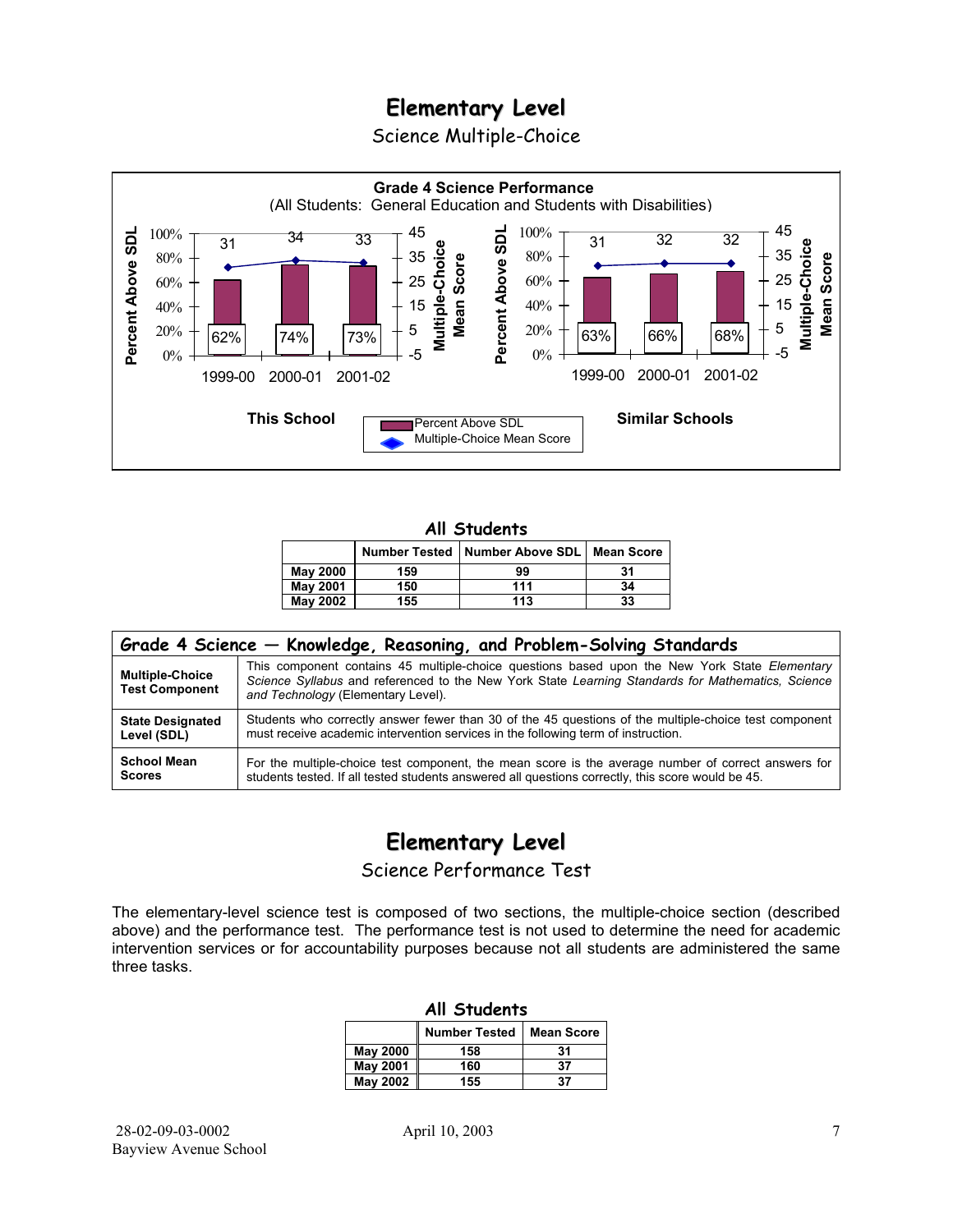# **Analysis of Student Subgroup Performance**

Historically, on State assessments the average performance of Black, Hispanic, and Native American students has been lower than that of White and Asian students. Similarly, students from lowincome families have not performed as well as those from higher income families. A high priority of the Board of Regents is to eliminate these gaps in student performance. In addition, Title I of the federal Elementary and Secondary Education Act includes explicit requirements "to ensure that students served by Title I are given the same opportunity to achieve to high standards and are held to the same high expectations as all students in each State."

This section of the school report card provides performance data by racial/ethnic group, disability status, gender, English proficiency status, income level, and migrant status. The purpose of the student subgroup analyses is to determine if students who perform below the standards in any school tend to fall into particular groups, such as minority students, limited English proficient students, or economically disadvantaged students. If these analyses provide evidence that students in one of the groups achieve at a lower level than other students, the school and community should examine the reasons for this lower performance and make necessary changes in curriculum, instruction, and student support services to remedy these performance gaps.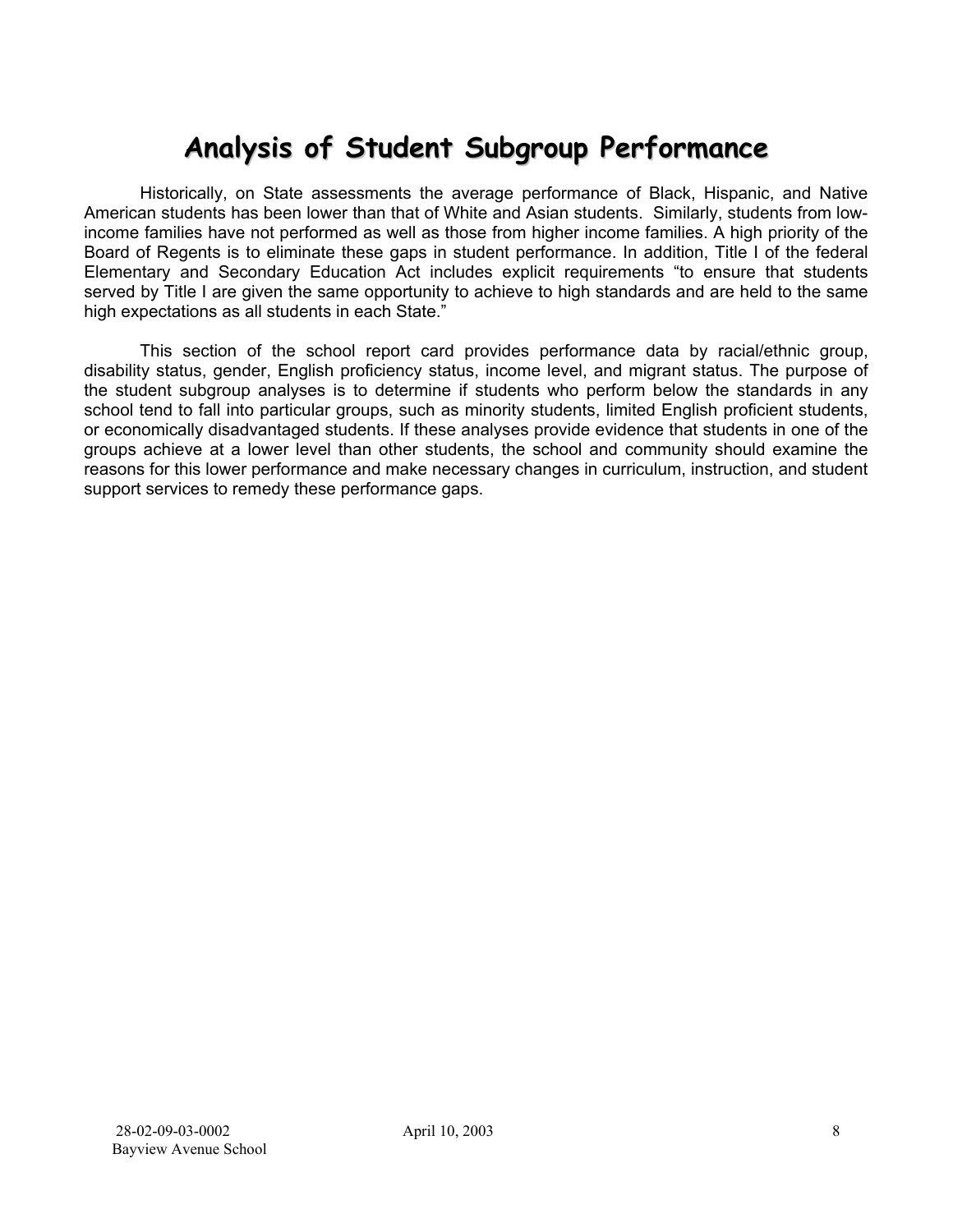English Language Arts

|                                              | 2000-01                                                                            |         |         |               | $2001 - 02$                                                       |         |         |     |
|----------------------------------------------|------------------------------------------------------------------------------------|---------|---------|---------------|-------------------------------------------------------------------|---------|---------|-----|
| <b>Student Subgroup</b>                      | <b>Percentages of Tested</b><br><b>Students Scoring at Levels</b><br><b>Tested</b> |         |         | <b>Tested</b> | <b>Percentages of Tested</b><br><b>Students Scoring at Levels</b> |         |         |     |
|                                              |                                                                                    | $2 - 4$ | $3 - 4$ | 4             |                                                                   | $2 - 4$ | $3 - 4$ | 4   |
| <b>Results by Race/Ethnicity</b>             |                                                                                    |         |         |               |                                                                   |         |         |     |
| American Indian/Alaskan Native               | $\mathbf 0$                                                                        | 0%      | 0%      | 0%            | $\Omega$                                                          | 0%      | 0%      | 0%  |
| <b>Black</b>                                 | 58                                                                                 | 86%     | 62%     | 17%           | 58                                                                | 93%     | 59%     | 16% |
| Hispanic                                     | 46                                                                                 | 91%     | 67%     | 15%           | 53                                                                | 92%     | 55%     | 15% |
| Asian or Pacific Islander                    | $\overline{7}$                                                                     | 100%    | 57%     | 14%           | $\overline{2}$                                                    | s       | s       | s   |
| White                                        | 29                                                                                 | 97%     | 90%     | 41%           | 18                                                                | s       | s       | s   |
| Total                                        | 140                                                                                | 91%     | 69%     | 21%           | 131                                                               | 94%     | 60%     | 21% |
| Small Group Totals (s)                       | $\mathbf 0$                                                                        | 0%      | 0%      | 0%            | 20                                                                | 100%    | 80%     | 55% |
| <b>Results by Disability Status</b>          |                                                                                    |         |         |               |                                                                   |         |         |     |
| General-education students                   | 127                                                                                | 94%     | 74%     | 24%           | 123                                                               | 96%     | 61%     | 23% |
| Students with disabilities                   | 13                                                                                 | 54%     | 23%     | 0%            | 8                                                                 | 63%     | 50%     | 0%  |
| Total                                        | 140                                                                                | 91%     | 69%     | 21%           | 131                                                               | 94%     | 60%     | 21% |
| <b>Results by Gender</b>                     |                                                                                    |         |         |               |                                                                   |         |         |     |
| Female                                       | 72                                                                                 | 96%     | 78%     | 26%           | 66                                                                | 98%     | 58%     | 20% |
| Male                                         | 68                                                                                 | 85%     | 60%     | 16%           | 65                                                                | 89%     | 63%     | 23% |
| Total                                        | 140                                                                                | 91%     | 69%     | 21%           | 131                                                               | 94%     | 60%     | 21% |
| <b>Results by English Proficiency Status</b> |                                                                                    |         |         |               |                                                                   |         |         |     |
| English proficient                           | 133                                                                                | 91%     | 70%     | 23%           | 125                                                               | 94%     | 63%     | 22% |
| Limited English proficient                   | $\overline{7}$                                                                     | 86%     | 57%     | 0%            | 6                                                                 | 100%    | 0%      | 0%  |
| Total                                        | 140                                                                                | 91%     | 69%     | 21%           | 131                                                               | 94%     | 60%     | 21% |
| <b>Results by Income Level</b>               |                                                                                    |         |         |               |                                                                   |         |         |     |
| Economically disadvantaged                   | 53                                                                                 | 92%     | 68%     | 13%           | 63                                                                | 90%     | 51%     | 8%  |
| Not disadvantaged                            | 87                                                                                 | 90%     | 70%     | 26%           | 68                                                                | 97%     | 69%     | 34% |
| Total                                        | 140                                                                                | 91%     | 69%     | 21%           | 131                                                               | 94%     | 60%     | 21% |
| <b>Results by Migrant Status</b>             |                                                                                    |         |         |               |                                                                   |         |         |     |
| Migrant family                               | 0                                                                                  | 0%      | 0%      | 0%            | $\mathbf 0$                                                       | 0%      | 0%      | 0%  |
| Not migrant family                           | 140                                                                                | 91%     | 69%     | 21%           | 131                                                               | 94%     | 60%     | 21% |
| Total                                        | 140                                                                                | 91%     | 69%     | 21%           | 131                                                               | 94%     | 60%     | 21% |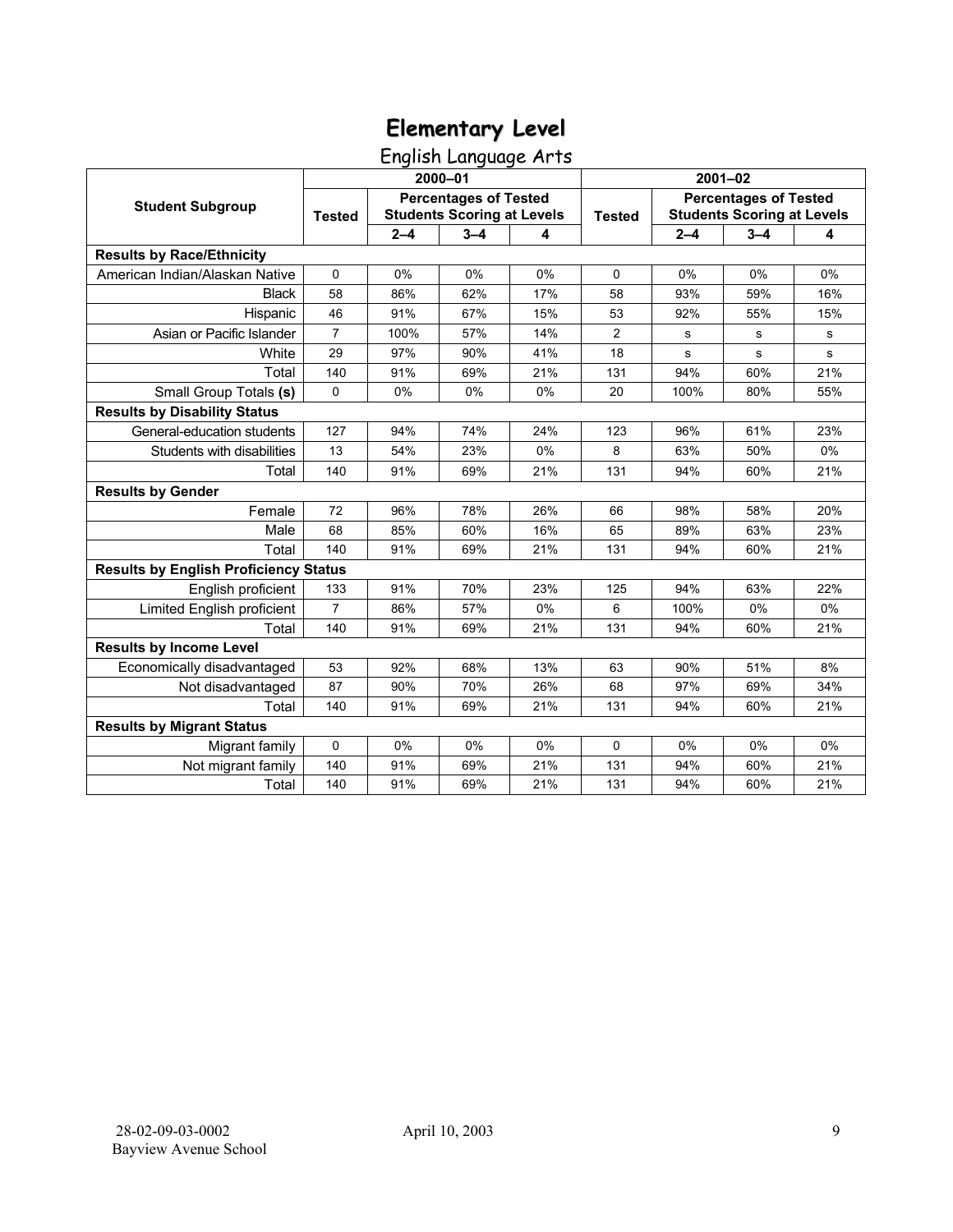### Mathematics

|                                              | 2000-01                                                                            |         |         |               | $2001 - 02$                                                       |             |             |           |
|----------------------------------------------|------------------------------------------------------------------------------------|---------|---------|---------------|-------------------------------------------------------------------|-------------|-------------|-----------|
| <b>Student Subgroup</b>                      | <b>Percentages of Tested</b><br><b>Students Scoring at Levels</b><br><b>Tested</b> |         |         | <b>Tested</b> | <b>Percentages of Tested</b><br><b>Students Scoring at Levels</b> |             |             |           |
|                                              |                                                                                    | $2 - 4$ | $3 - 4$ | 4             |                                                                   | $2 - 4$     | $3 - 4$     | 4         |
| <b>Results by Race/Ethnicity</b>             |                                                                                    |         |         |               |                                                                   |             |             |           |
| American Indian/Alaskan Native               | $\Omega$                                                                           | 0%      | 0%      | 0%            | $\Omega$                                                          | 0%          | 0%          | 0%        |
| <b>Black</b>                                 | 57                                                                                 | 93%     | 81%     | 44%           | 58                                                                | 98%         | 83%         | 34%       |
| Hispanic                                     | 68                                                                                 | 97%     | 75%     | 25%           | 76                                                                | 93%         | 74%         | 17%       |
| Asian or Pacific Islander                    | $\overline{7}$                                                                     | 100%    | 86%     | 43%           | $\overline{2}$                                                    | s           | s           | s         |
| White                                        | 28                                                                                 | 96%     | 96%     | 75%           | 18                                                                | $\mathbf s$ | $\mathbf s$ | ${\bf s}$ |
| Total                                        | 160                                                                                | 96%     | 81%     | 41%           | 154                                                               | 96%         | 81%         | 30%       |
| Small Group Totals (s)                       | 0                                                                                  | 0%      | 0%      | 0%            | 20                                                                | 100%        | 100%        | 65%       |
| <b>Results by Disability Status</b>          |                                                                                    |         |         |               |                                                                   |             |             |           |
| General-education students                   | 145                                                                                | 98%     | 84%     | 45%           | 145                                                               | 96%         | 81%         | 30%       |
| Students with disabilities                   | 15                                                                                 | 73%     | 53%     | 7%            | 9                                                                 | 100%        | 67%         | 22%       |
| Total                                        | 160                                                                                | 96%     | 81%     | 41%           | 154                                                               | 96%         | 81%         | 30%       |
| <b>Results by Gender</b>                     |                                                                                    |         |         |               |                                                                   |             |             |           |
| Female                                       | 80                                                                                 | 96%     | 88%     | 44%           | 71                                                                | 100%        | 89%         | 28%       |
| Male                                         | 80                                                                                 | 95%     | 75%     | 39%           | 83                                                                | 93%         | 73%         | 31%       |
| Total                                        | 160                                                                                | 96%     | 81%     | 41%           | 154                                                               | 96%         | 81%         | 30%       |
| <b>Results by English Proficiency Status</b> |                                                                                    |         |         |               |                                                                   |             |             |           |
| English proficient                           | 130                                                                                | 95%     | 85%     | 49%           | 124                                                               | 99%         | 90%         | 35%       |
| Limited English proficient                   | 30                                                                                 | 100%    | 63%     | 7%            | 30                                                                | 83%         | 40%         | 7%        |
| Total                                        | 160                                                                                | 96%     | 81%     | 41%           | 154                                                               | 96%         | 81%         | 30%       |
| <b>Results by Income Level</b>               |                                                                                    |         |         |               |                                                                   |             |             |           |
| Economically disadvantaged                   | 70                                                                                 | 99%     | 79%     | 30%           | 82                                                                | 94%         | 73%         | 18%       |
| Not disadvantaged                            | 90                                                                                 | 93%     | 83%     | 50%           | 72                                                                | 99%         | 89%         | 43%       |
| Total                                        | 160                                                                                | 96%     | 81%     | 41%           | 154                                                               | 96%         | 81%         | 30%       |
| <b>Results by Migrant Status</b>             |                                                                                    |         |         |               |                                                                   |             |             |           |
| Migrant family                               | 0                                                                                  | 0%      | 0%      | $0\%$         | $\Omega$                                                          | $0\%$       | 0%          | 0%        |
| Not migrant family                           | 160                                                                                | 96%     | 81%     | 41%           | 154                                                               | 96%         | 81%         | 30%       |
| Total                                        | 160                                                                                | 96%     | 81%     | 41%           | 154                                                               | 96%         | 81%         | 30%       |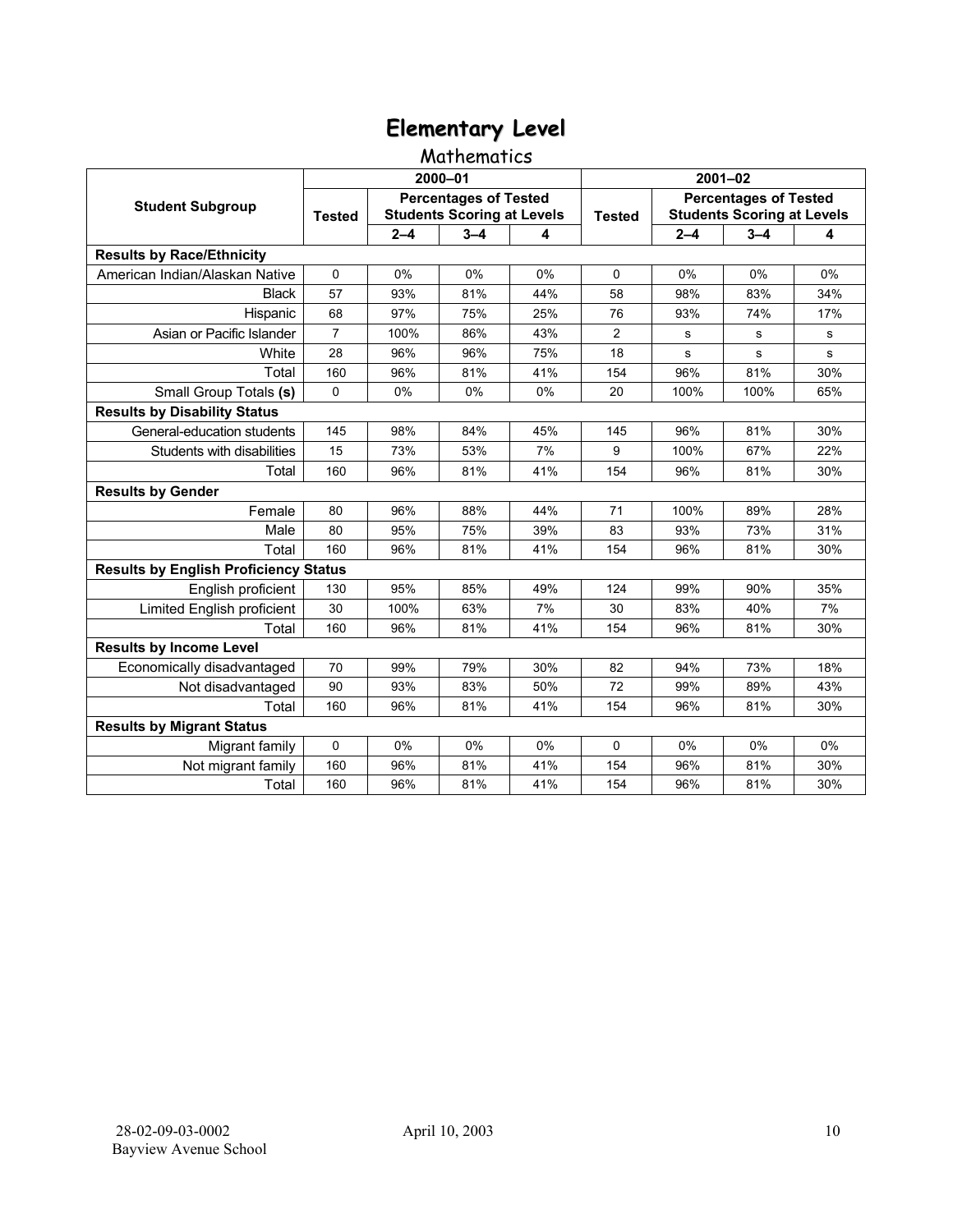# Science Multiple-Choice

|                                              | 2000-01       |                                                                                       | $2001 - 02$    |                                                                                              |  |  |  |
|----------------------------------------------|---------------|---------------------------------------------------------------------------------------|----------------|----------------------------------------------------------------------------------------------|--|--|--|
| <b>Student Subgroup</b>                      | <b>Tested</b> | Percentages of<br><b>Tested</b><br><b>Students</b><br><b>Scoring above</b><br>the SDL | <b>Tested</b>  | <b>Percentages of</b><br><b>Tested</b><br><b>Students</b><br><b>Scoring above</b><br>the SDL |  |  |  |
| <b>Results by Race/Ethnicity</b>             |               |                                                                                       |                |                                                                                              |  |  |  |
| American Indian/Alaskan Native               |               |                                                                                       | 0              | 0%                                                                                           |  |  |  |
| <b>Black</b>                                 |               |                                                                                       | 59             | 85%                                                                                          |  |  |  |
| Hispanic                                     |               |                                                                                       | 76             | 58%                                                                                          |  |  |  |
| Asian or Pacific Islander                    |               |                                                                                       | $\overline{2}$ | s                                                                                            |  |  |  |
| White                                        |               |                                                                                       | 18             | s                                                                                            |  |  |  |
| Total                                        |               |                                                                                       | 155            | 73%                                                                                          |  |  |  |
| Small Group Totals (s)                       |               |                                                                                       | 20             | 95%                                                                                          |  |  |  |
| <b>Results by Disability Status</b>          |               |                                                                                       |                |                                                                                              |  |  |  |
| General-education students                   | 138           | 75%                                                                                   | 146            | 73%                                                                                          |  |  |  |
| Students with disabilities                   | 12            | 67%                                                                                   | 9              | 78%                                                                                          |  |  |  |
| Total                                        | 150           | 74%                                                                                   | 155            | 73%                                                                                          |  |  |  |
| <b>Results by Gender</b>                     |               |                                                                                       |                |                                                                                              |  |  |  |
| Female                                       |               |                                                                                       | 72             | 79%                                                                                          |  |  |  |
| Male                                         |               |                                                                                       | 83             | 67%                                                                                          |  |  |  |
| Total                                        |               |                                                                                       | 155            | 73%                                                                                          |  |  |  |
| <b>Results by English Proficiency Status</b> |               |                                                                                       |                |                                                                                              |  |  |  |
| English proficient                           |               |                                                                                       | 125            | 85%                                                                                          |  |  |  |
| Limited English proficient                   |               |                                                                                       | 30             | 23%                                                                                          |  |  |  |
| Total                                        |               |                                                                                       | 155            | 73%                                                                                          |  |  |  |
| <b>Results by Income Level</b>               |               |                                                                                       |                |                                                                                              |  |  |  |
| Economically disadvantaged                   |               |                                                                                       | 83             | 60%                                                                                          |  |  |  |
| Not disadvantaged                            |               |                                                                                       | 72             | 88%                                                                                          |  |  |  |
| Total                                        |               |                                                                                       | 155            | 73%                                                                                          |  |  |  |
| <b>Results by Migrant Status</b>             |               |                                                                                       |                |                                                                                              |  |  |  |
| Migrant family                               |               |                                                                                       | $\Omega$       | 0%                                                                                           |  |  |  |
| Not migrant family                           |               |                                                                                       | 155            | 73%                                                                                          |  |  |  |
| Total                                        |               |                                                                                       | 155            | 73%                                                                                          |  |  |  |